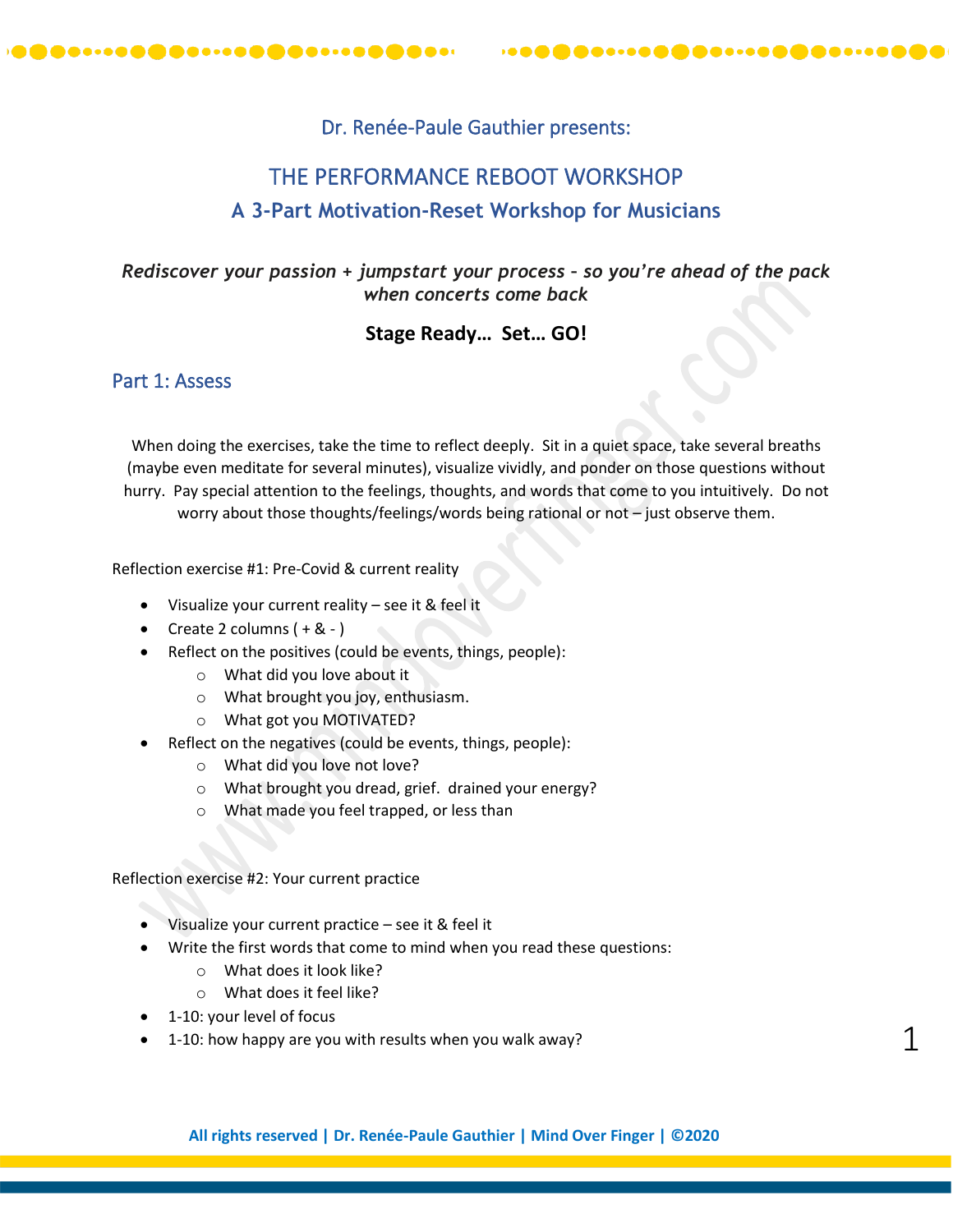Reflection exercise #3: Your current performances

- Visualize a specific performance see it & feel it
- Write the first words that come to mind when you read these questions:
	- o What did you enjoy / not enjoy about this performance?
	- o How did you feel during the performance?
	- o What were your thoughts during the performance?
	- o what was the result? What went "wrong," OR "RIGHT"
	- o How was your preparation?
	- o How were your life circumstances during your preparation?

Clarity exercise #1

- Sit down breathe (meditate)
- Reflect on the feelings you experienced and the words that popped in your mind when you examined your pre-covid life, practice, and performance

 $\mathbf{1} \oplus \mathbf{0} \oplus \mathbf{0} \oplus \mathbf{0} \oplus \mathbf{0} \oplus \mathbf{0} \oplus \mathbf{0} \oplus \mathbf{0} \oplus \mathbf{0} \oplus \mathbf{0} \oplus \mathbf{0} \oplus \mathbf{0} \oplus \mathbf{0} \oplus \mathbf{0} \oplus \mathbf{0} \oplus \mathbf{0} \oplus \mathbf{0} \oplus \mathbf{0} \oplus \mathbf{0} \oplus \mathbf{0} \oplus \mathbf{0} \oplus \mathbf{0} \oplus \mathbf{0} \oplus \mathbf{0} \oplus \mathbf{$ 

- Now: DREAM ABOUT THE LIFE YOU WANT
- See it! Feel it!
- Create 2 lists:
	- o Yes things that motivate, give you joy, feed you
	- o No things that drain you, make you feel stagnant

#### Clarity exercise #2

#### **IF YOU KNEW YOU COULD NOT FAIL:**

- What would my musical life look like?
- What would I play?
- Where?
- With whom?
- How would I feel?

#### Clarity exercise #3

#### **IF YOU KNEW YOU COULD NOT FAIL**:

• What are 10 things you would accomplish by the end of the season?

### **DON'T LET FEAR LIMIT YOUR IMAGINATION LET YOUR INTUITION GUIDE YOU FOCUS ON THE WHAT – DO NOT WORRY ABOUT THE HOW**

**All rights reserved | Dr. Renée-Paule Gauthier | Mind Over Finger | ©2020**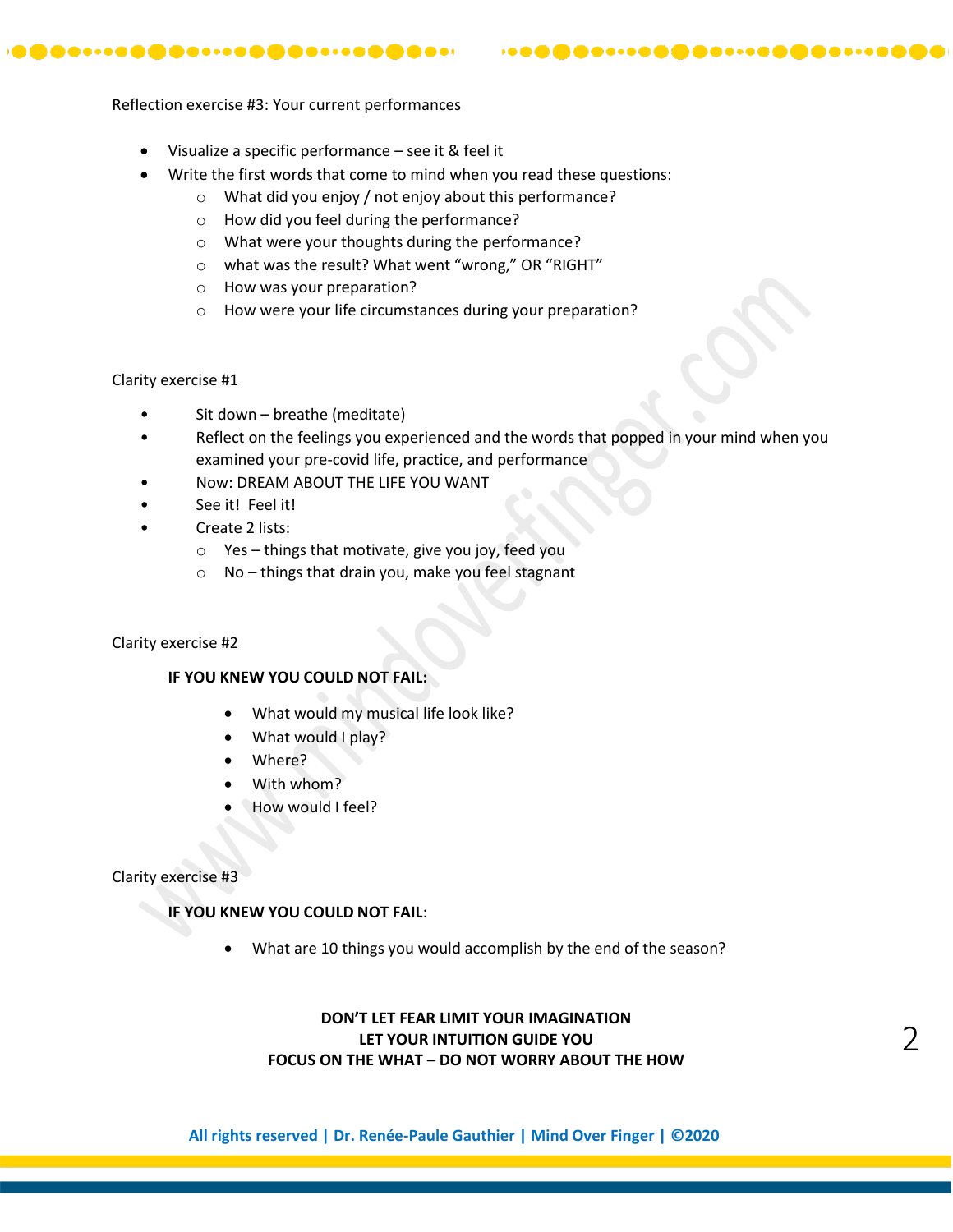# Part 2: Plan

Pick your Awesome Goal(s)

Looking at the list you created in part 1

Pick 1 or 2 specific goal that excite you, that light you up – this is your Awesome Goal(s)

Take a few minutes to consider/journal on some specifics:

- o What do I want to accomplish?
- o Why is this goal important?
- o What do I need to do or acquire to make it happen?
	- **Equipment**
	- **Knowledge**
	- **Skill**
	- **Help**

#### Reverse engineer your plan

- 1. Set completion date
- 1. Write milestones in calendar e.g. for a big performance
	- o Mock performances
	- o Mastered
	- o Memorized
	- o Notes learned
	- o Equipment care
	- o Miscellaneous

Remember the Cycle of Motivation

#### **Actions = Results = Motivation = Actions = Results = Motivation**

#### Create your Ideal Environment

Think about yourself, your personality, your needs, what you know about yourself:

- What could that optimal context, that environment look like?
- What would nurture you?
- What are the things you need to do your best work?
- What are the things that would allow YOU show up as your best self?
- What habits would support you + lead to success?
- Do you need help? E.g. Baby sitter, family

**All rights reserved | Dr. Renée-Paule Gauthier | Mind Over Finger | ©2020**